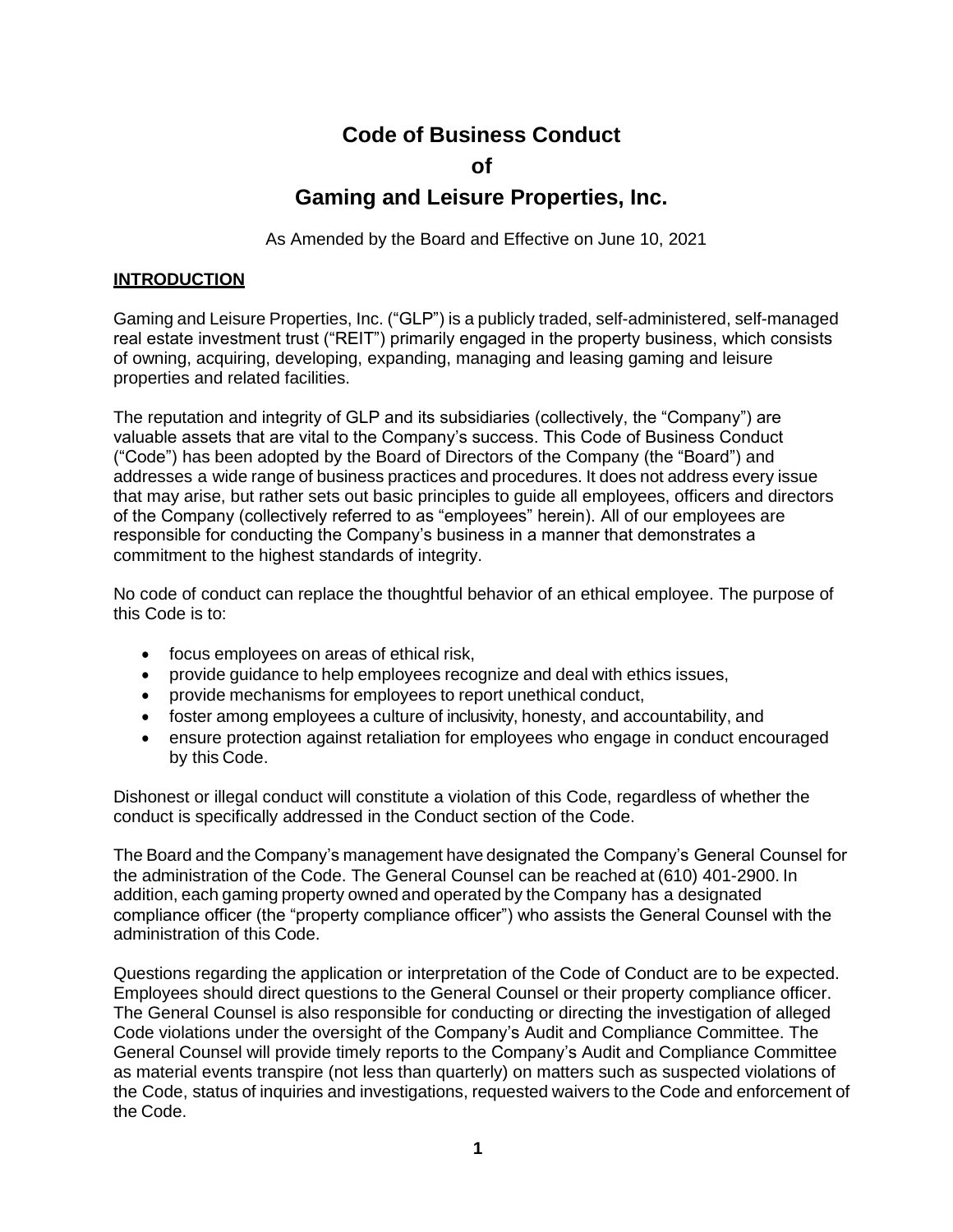## **REPORTING VIOLATIONS**

#### **A. Reporting Violations**

The Company expects employees who observe, learn of, or, in good faith, suspect a violation of the Code, to immediately report the violation to the General Counsel or the property compliance officer. Employees may also report violations of the Code any time of the day through a toll-free number at 1-855-502-1879, or weblink via the Internet at [www.reportlineweb.com/GLPI. T](http://www.reportlineweb.com/GLPI)hese calls and web reports are handled by a third-party provider and treated anonymously, if requested. All managers and supervisors are required to enforce this Code and are not permitted to condone violations or issue waivers of the Code without approval from the General Counsel, as more fully outlined below under "Waivers of the Code." Reported violations will be promptly investigated and addressed. The investigation will be handled discreetly, and all information will be disclosed to others only on a need-to-know basis and as required by law. An employee who violates the Code may be subject to disciplinary action, up to and including separation of employment, depending on the severity of the violation. Except as described below, the investigations of the alleged Code violations shall be handled by the General Counsel in conjunction with other Company personnel, as necessary and appropriate. If the General Counsel is involved or named in a complaint or reported violation, the matter will be investigated and addressed by the instruction of the Chief Executive Officer in conjunction with the Chairman of the Audit and Compliance Committee.

The Company recognizes the potentially serious impact of a false accusation. Employees are expected as part of the ethical standards required by this Code to act responsibly in reporting violations. Making a complaint without a good faith basis constitutes a violation of the Code. Any employee who makes a complaint in bad faith will be subject to disciplinary action, up to and including separation of employment.

#### **B. Special Procedures for Reporting/Investigating Complaints Regarding Accounting, Internal Accounting Controls and Auditing Matters**

A special procedure exists for the good faith reporting of suspected violations of this Code arising out of questionable accounting, internal accounting controls or auditing matters. These topics include alleged violations concerning full and fair reporting of the Company's financial condition. In these cases, an employee has the right to submit a complaint in a confidential, anonymous manner or with his or her name directly to the Company's Audit and Compliance Committee by way of the toll-free number at 1-855-502-1879 or weblink via the Internet at [www.reportlineweb.com/GLPI](http://www.reportlineweb.com/GLPI) or by contacting the Chairman of the Audit and Compliance Committee. The complaint can also be made in written form and should provide sufficient information so that a reasonable investigation can be conducted. Written complaints should be addressed to the Chairman of the Audit and Compliance Committee, c/o General Counsel, Gaming and Leisure Properties, Inc., 845 Berkshire Boulevard, Suite 200, Wyomissing, PA 19610. Investigations involving this specific subject matter shall be handled by the General Counsel with oversight by the Audit and Compliance Committee.

### **C. Prohibition on Retaliation**

An employee who reports violations or suspected violations in good faith, as well as those who participate in investigations, will not be subject to retaliation of any kind. Retaliation is defined as the use of authority or influence for the purpose of interfering with or discouraging a report of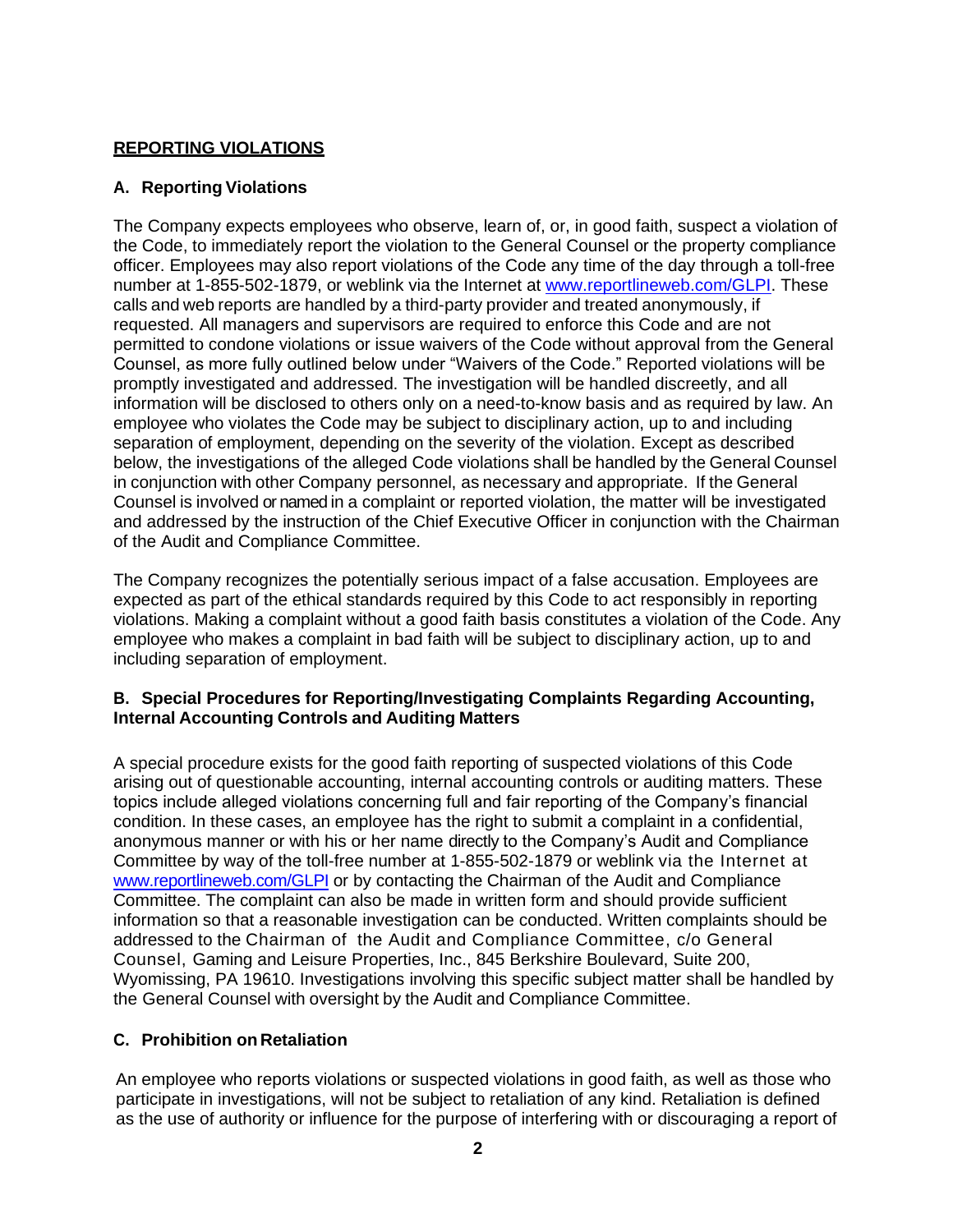a violation of the Code or an investigation of an alleged Code violation.

If you believe a Company employee has retaliated against you because of your report or compliance with this Code, you should immediately report your concern utilizing the reporting procedures outlined in Section A ("Reporting Violations") above. A copy of the report should be directed to the Company's General Counsel and the Vice President of Human Resources at 845 Berkshire Boulevard, Suite 200, Wyomissing, Pennsylvania 19610. If the complainant is an applicant for employment or any employee who does not have a complaint resolution procedure available for some other reason, the complainant may file the complaint with the Vice President of Human Resources. If the Vice President of Human Resources is involved or named in the complaint, the matter should be directed to the Company's General Counsel.

## **CONDUCT**

### **A. Violations of Law**

A variety of government laws, rules and regulations apply to the Company and its operations, some of which carry criminal penalties for violations. These laws include, without limitation, gaming regulations, real estate regulations, anti-trust laws, securities laws, tax laws, U.S. Foreign Corrupt Practices Act, employment laws, campaign finance laws, workplace discrimination laws, workplace safety laws, drug laws and privacy laws. Examples of criminal violations of the law include: stealing; violence in the workplace; illegal trading of Company stock; bribes and kickbacks; embezzling; misapplying corporate or guest funds; using threats, physical force or other unauthorized means to collect money; making a payment for an expressed purpose on the Company's behalf to an individual who intends to use it for a different purpose; or making payments, whether corporate or personal, that are intended to improperly influence the judgment or actions of political candidates or government officials in connection with any of the Company's activities. In sum, employees must obey all applicable laws and regulations. The Company has express authority to report suspected criminal violations to the appropriate authorities for possible prosecution, and will investigate and address as appropriate, non-criminal violations.

### **B. Conflicts of Interest**

Employees have an obligation to conduct business within guidelines that prohibit actual or potential conflicts of interest. This policy establishes only the framework within which the Company wishes the business to operate. The purpose of these guidelines is to provide general direction so that employees can seek further clarification on issues related to the subject of acceptable standards of operation.

Generally, a conflict of interest occurs when an employee or an employee's family or personal interest interferes with, has the potential to interfere with, or appears to interfere with the interests or business of the Company. A conflict of interest can occur or appear to occur in a wide variety of situations, including, but not limited to, those described below. Any conflict or potential conflict must be disclosed to the Company in advance of the transaction or situation involving the conflict. Contact the General Counsel for more information or questions about conflicts of interest.

# **1. Personal Interest in aTransaction**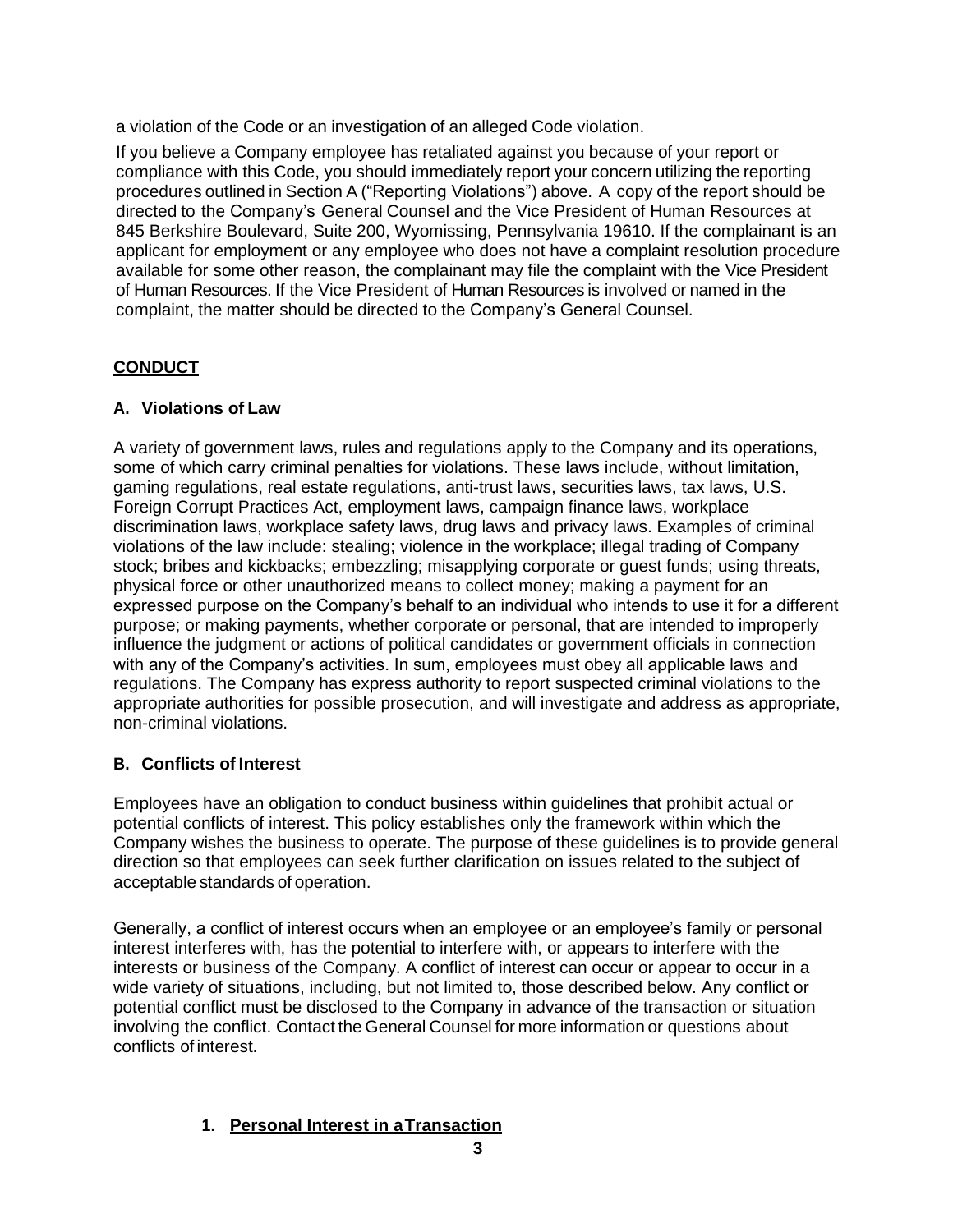. An actual or potential conflict of interest occurs when an employee is in a position to influence a decision that may result in a personal gain for that employee or for a relative as a result of the Company's business dealings or in a situation making it difficult for the employee to perform their duties. For the purposes of this Code, a relative is any person who is related by blood or marriage, or whose relationship with the employee is similar to that of persons who are related by blood or marriage.

No "presumption of guilt" is created by the mere existence of a relationship with outside firms. However, if employees have any influence on transactions such as purchases, contracts, or leases, it is imperative that the employee discloses such actual or potential conflicts to the General Counsel or the property compliance officer as soon as possible so that safeguards can be established to protect allparties.

Personal gain may result not only in cases where an employee or relative has a significant ownership in a firm with which the Company does business, but also when an employee or relative receives any kickback, bribe, substantial gift, or special consideration as a result of any transaction or business dealings involving the Company. The receipt of a gift in excess of \$300 in value, or multiple gifts from the same party that exceed an aggregate value of \$500 per calendar year, must be reported to the General Counsel or a property compliance officer.

## **2. OutsideActivities/Employment**

An employee may hold a job with another company as long as he or she notifies the Company and satisfactorily performs his or her job responsibilities with the Company. All employees will be held to the same performance standards and will be subject to the Company's scheduling demands, regardless of any existing outside work requirements.

If the Company determines that an employee's outside work interferes with performance or the ability to meet the requirements of the Company as they are modified from time to time, the employee may be asked to terminate the outside employment if he or she wishes to remain employed by the Company.

Any outside activity, including employment, should not reduce the time and attention employees devote to their employment responsibilities, should not adversely affect the quality or quantity of their work, and should not make use of Company equipment, facilities, or supplies, or imply (without the Company's approval) the Company's sponsorship or support. In addition, under no circumstances are employees permitted to compete with the Company or take for themselves or their family members' business opportunities that belong to the Company that are discovered or made available by virtue of their positions at the Company. Outside employment will present a conflict of interest if it has any adverse impact on the Company.

### **3. Civic/Political Activities**

Employees are encouraged to participate in civic, charitable or political activities so long as such participation does not reduce the time and attention they are expected to devote to their company-related duties or cast the Company in a negative light. Such activities are to be conducted in a manner that does not involve the Company or its assets or facilities, and does not create an appearance of Company involvement or endorsement (except with written approval of the Company). Finally, given the highly regulated nature of the Company, these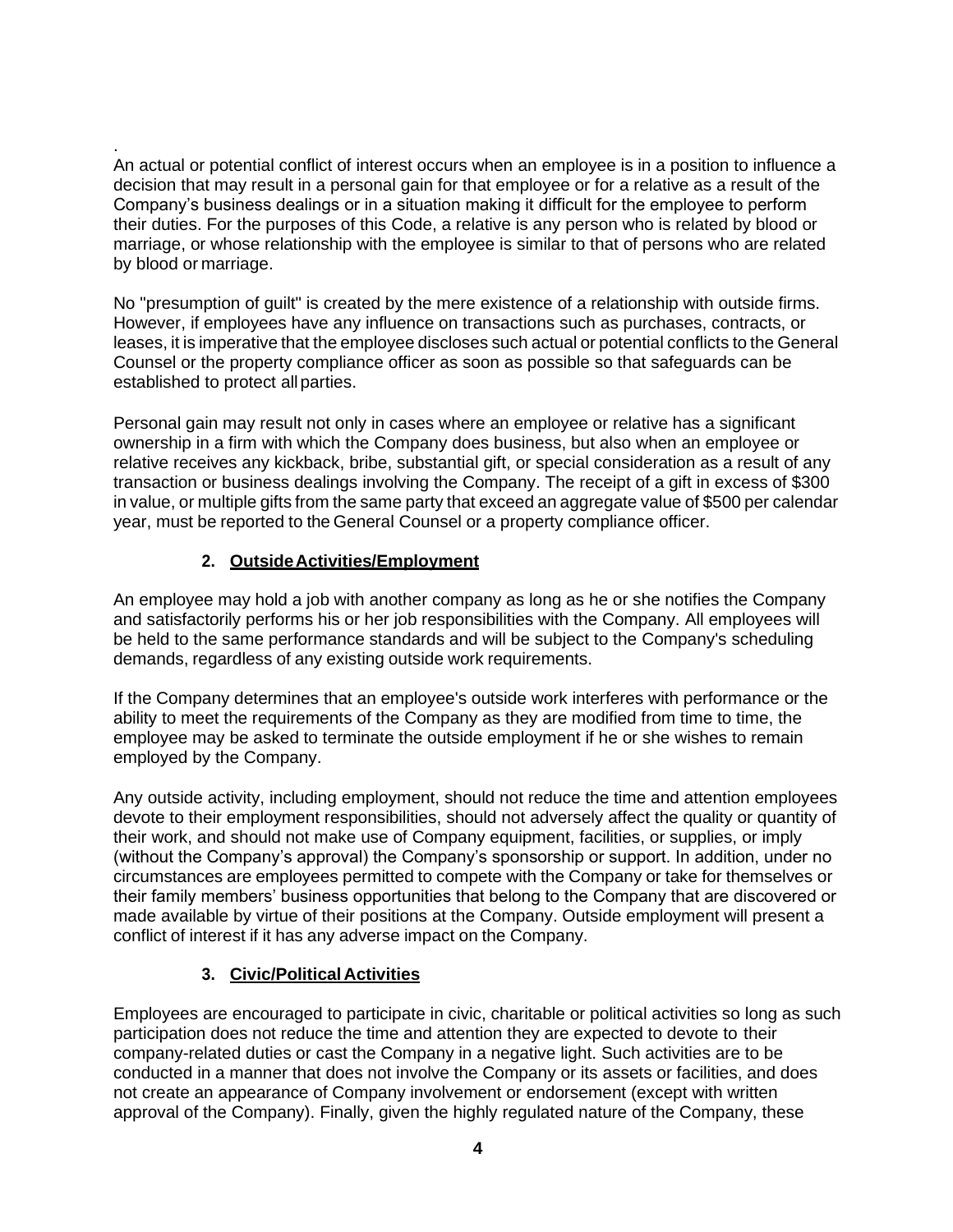activities must be conducted in a manner consistent with the Company's Political Contribution Policy for those employees subject to that policy and applicable law.

#### **4. Loans toEmployees**

The Company will not make loans or extend credit to or for the personal benefit of officers or directors, except as permitted by law. Loans or guarantees may be extended to other employees only with Board approval. Employees are prohibited from extending or accepting personal loans to or from a customer or vendor of the Company. For clarity, the advancement of funds for approved Company business, such as travel advances, is permitted.

#### **C. Equal Employment Opportunity, Non-Discrimination and Anti-Harassment**

The Company believes in respectful, professional conduct in the workplace and fosters a diverse and inclusive work environment. The Company follows equal employment opportunities principles and complies with the letter and spirit of the laws regarding fair employment practices and nondiscrimination.

The Company is committed to providing a work environment free from all forms of harassment (sexual or other), discriminatory behavior, and conduct considered harassing, coercive, or disruptive whether by employees, vendors, or guests. Under most circumstances, harassment refers to the type of conduct that is pervasive, repetitive, and sufficiently severe to alter the conditions of an employee's employment. Every employee must avoid any conduct that reasonably could be interpreted as discrimination or harassment under this Code, even if such conduct was not intended as offensive. The Company strictly prohibits discrimination, harassment, violence, or threatening behavior of any kind in the workplace, even if the conduct is not severe or pervasive to constitute unlawful harassment.

The Company's policy of non-discrimination applies to all aspects of employment, including hiring, salary, advancement, benefits, discipline, termination or retirement, on the basis of sex, race, religion, age, nationality, mental or physical disability, sexual orientation, gender identity, marital status, pregnancy, veteran status, political opinion, social or ethnic origin or any other characteristic protected by applicable law.

Employees who wish to report discrimination or harassment in the workplace or who have questions or concerns about this subject are encouraged to speak to their supervisor, any member of management or Human Resources. Alternatively, employees can report such violations to the 24-hour hotline or website referenced under Section A. ("Reporting Violations") above.

### **D. Health & Safety**

Ensuring a healthy and safe work environment is crucial to the Company's operations and the wellbeing of every employee. The Company's goal is to reduce the potential for injury or illness by maintaining safe working conditions, such as providing proper tools and training to all employees. All employees must fully comply with all applicable workplace conditions, safety and environmental laws, rules, regulations and standards. We observe a zero-tolerance policy when it comes to acts or threats of violence. Be alert to what is going on around you, observe good security practices, and immediately report any perceived or overt threats of violence to your immediate supervisor or Human Resources.

#### **E. Environment**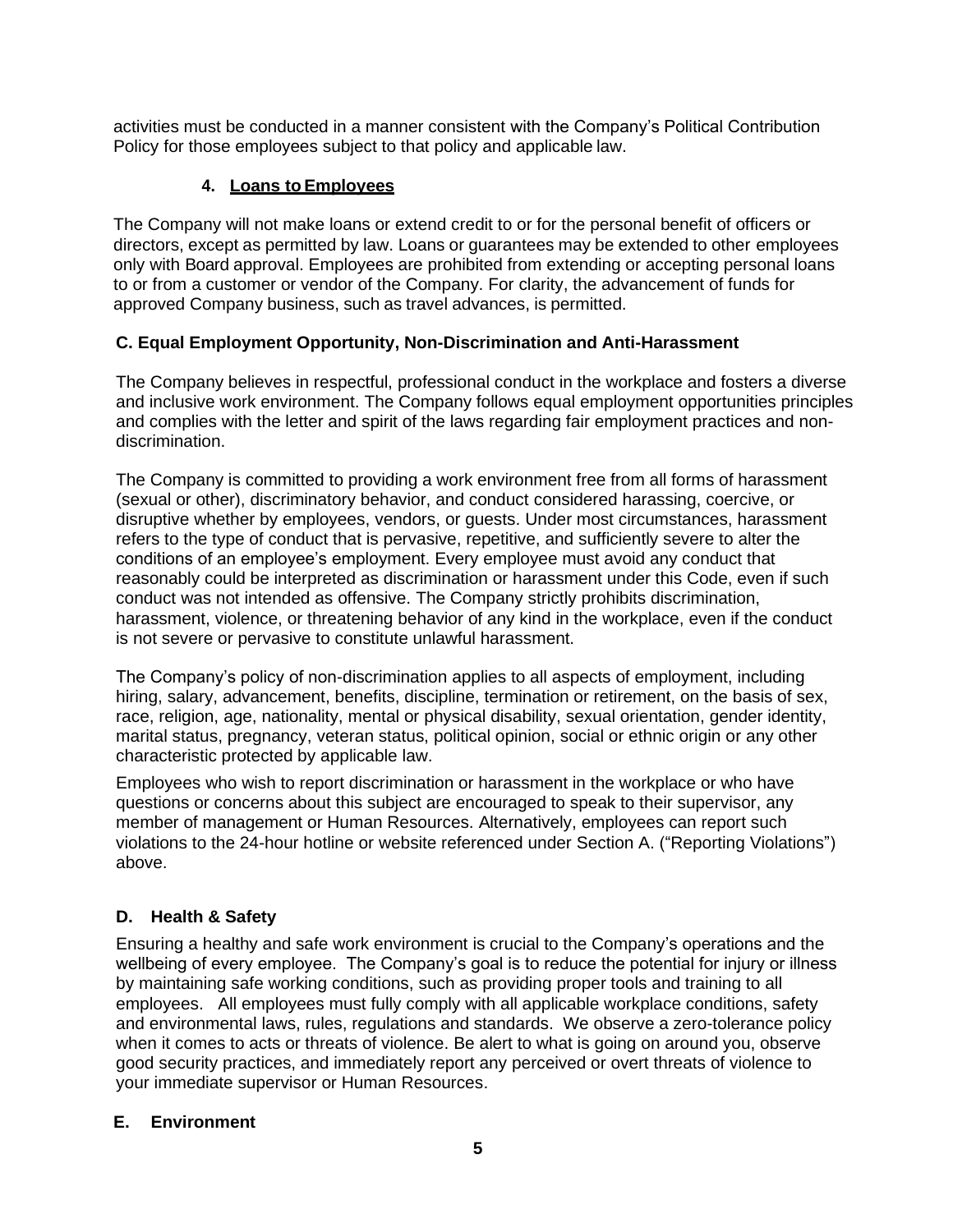The Company is committed to managing its operations in an environmentally responsible manner, seeking to minimize its environmental impact and improve its efficient use of resources.

## **F. Proper Use of CompanyAssets**

Employees have a duty to protect Company assets and promote their efficient use. Theft, carelessness and waste have a negative impact on the Company's profitability. Employees should take measures to prevent damage to and theft or misuse of Company property. When you leave the Company, all Company property must be returned to the Company. Except as specifically authorized, Company assets, including equipment, materials, resources and proprietary information, must be used for business purposes only. No company materials, resources or proprietary information may be downloaded or otherwise saved on any personal storage device, computer, program or the like without Company approval. The Company will make mass storage devices available to employees who must perform Company work outside of the workplace. Notwithstanding, an employee who has been granted access to use the Company's email system may use it for personal reasons during non-working time, provided that the use does not violate other Company policies or result in an overload of the system due to excessive use. Moreover, incidental personal use of equipment such as computers, telephones, mobile devices, and office supplies is permitted provided that the use does not violate other Company policies or negatively affect Company operations. Employees should not consider the use of Company assets to be subject to personal privacy. The Company reserves the right to monitor employee usage for legitimate business purposes.

## **G. Delegation ofAuthority**

Each employee, and particularly each of the Company's officers, must exercise due care to ensure that any delegation of authority is reasonable and appropriate in scope, and includes appropriate monitoring.

### **H. Handling Confidential Information and Public Communication**

Employees should observe the confidentiality of information that they acquire by virtue of their positions within the Company, including certain proprietary information and information concerning development plans, merger and acquisition opportunities, rental income, guests, marketing strategy, technical information, suppliers, competitors, and other employees, except where the Company approves disclosure or the disclosure is otherwise legally mandated. Special sensitivity is accorded to financial information, which should be considered confidential except where the Company approves disclosure, or the disclosure is otherwise legally mandated. Some employees may be required to sign a non-disclosure agreement. Only designated employees may speak to third parties, such as investors, analysts or the media, on behalf of the Company. The obligation to preserve the confidentiality of Company information continues even after employment or affiliation with the Company ends. Questions related to confidential and proprietary information, including disclosure of such information to third parties on behalf of the Company, should be directed to the General Counsel.

### **I. Employees Who Handle or Have Access to Financial Information**

In addition to any other applicable laws dealing with financial information, financial reporting, internal accounting controls, auditing matters or public disclosure, the Company requires that any employees involved in financial reporting, internal accounting controls, auditing or public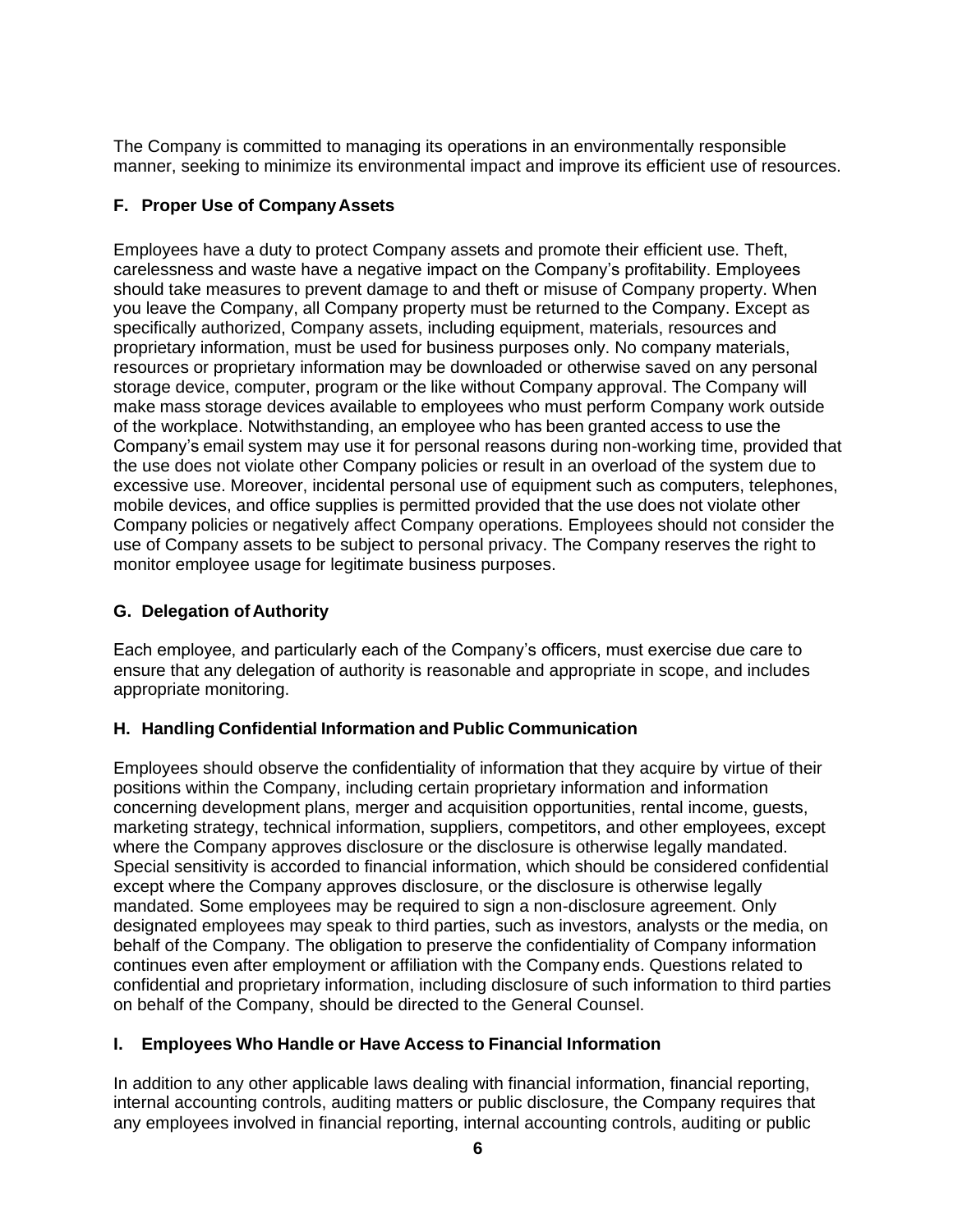disclosure or with access to such information follow the highest ethical standards and all applicable laws and regulations, including the following guidelines:

- Act with honesty and integrity and avoid violations of the Code, including actual or apparent conflicts of interest with the Company in personal and professional relationships.
- Disclose to the General Counsel any transaction or relationship that reasonably could be expected to give rise to any violations of the Code, including actual or apparent conflicts of interest with theCompany.
- Provide the Company's other employees, consultants, and advisors with information that is accurate, complete, objective, relevant, timely, and understandable.
- Endeavor to ensure full, fair, timely, accurate, and understandable disclosure in the Company's periodic reports and in other public communications.
- Act in good faith, responsibly, and with due care, competence and diligence, without misrepresenting materialfacts.
- Respect the confidentiality of information acquired in the course of Company work. Confidential information acquired in the course of Company work must not be used for personal advantage.
- Proactively promote ethical behavior among peers in your work environment.
- Exercise responsible use of and control over all assets and resources employed or entrusted to you.
- Record or participate in the recording of entries (such as expenses, billing information, and hours worked) in the Company's books and records information that is accurate to the best of your knowledge.
- Not fraudulently induce, coerce, manipulate, or mislead any internal or external auditor or accountant.
- Report to the General Counsel any dishonest, unethical, or misleading conduct that could impact the accuracy of the Company's financial reporting.

#### **J. Insider Trading**

The stock of our Company is publicly traded. As a result, a number of laws regulate the purchase and sale of Company stock by employees, officers and directors. These employees, officers and directors are required to follow the Company's Policy Statement on Trading Company Stock. Employees who have access to confidential Company information are not permitted to use or share that information for stock trading purposes or for any other purpose except the conduct of our business and in strict conformance with all applicable laws and SEC regulations. All non-public information about the Company should be considered confidential information (especially financial projections and results, merger and acquisition discussions, marketing strategies and legislative strategies). To use material non-public information for your own personal financial benefit or to "tip" others who might make an investment decision on the basis of this information is not only unethical but also a violation of civil and criminal law (which may include fines and imprisonment). If you have any questions concerning the purchase or sale of Company stock or the Company's Policy Statement on Trading Company Stock, please consult the General Counsel at (610) 401-2900.

#### **K. Anti-Bribery and Anti-Corruption CompliancePolicy**

Bribery is the offer, promise, or payment of cash, gifts, or even excessive entertainment, or an inducement of any kind offered or given to a person in a position of trust to influence that person's views or conduct or to obtain an improper advantage. Bribery is prohibited regardless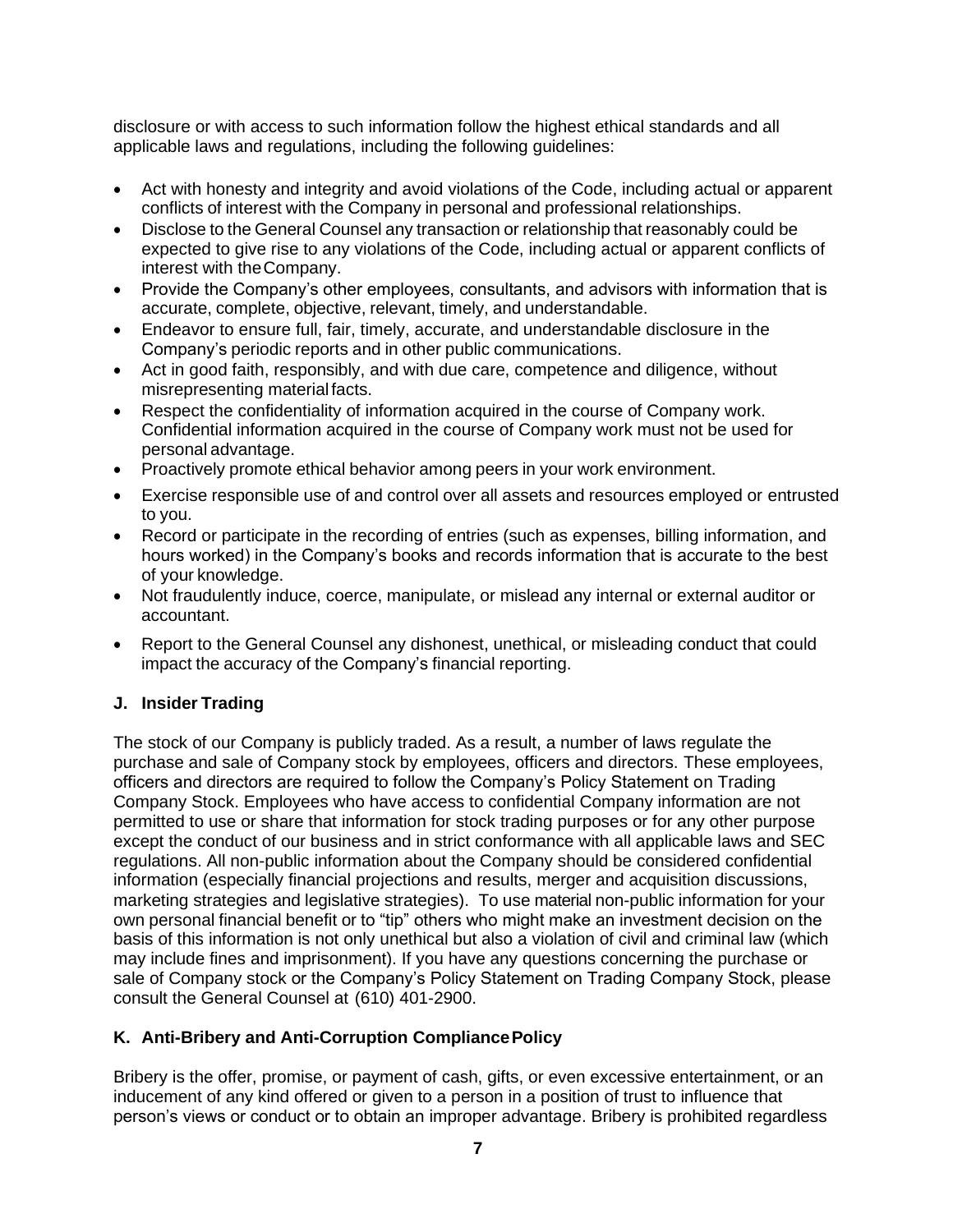of the amount, whether or not the other party is a government official and regardless of whether you believe that the bribe will somehow benefit the Company or you.

Corruption is the misuse of public power for private profit, or the misuse of entrusted power for private gain. The Company requires that all employees comply with the Company's "Anti-Corruption Compliance Policy". This policy addresses the U.S. Foreign Corrupt Practices Act, which prohibits giving anything of value, directly or indirectly, to officials of foreign governments or foreign political candidates in order to obtain or retain business. It is strictly prohibited to make illegal payments to government officials of any country. In addition, the U.S. government has a number of laws and regulations regarding business gratuities which may be accepted by U.S. government personnel. The promise, offer or delivery to an official or employee of the U.S. government of a gift, favor or other gratuities in violation of these rules would not only violate Company policy but could also be a criminal offense. State and local governments, as well as foreign governments, may have similar rules. The Company's General Counsel can provide guidance to you in this area.

#### **L. Facilitation Payments**

Facilitation payments are payments made to facilitate or expedite a normal governmental function, such as to expedite processing paperwork or issue permits. This type of practice leads to a vicious circle by undermining the ethical values of the Company. Facilitation payments are thus considered as corruption and are strictly prohibited. If you have concerns about whether a payment may be a facilitation payment, please contact the Company's General Counsel.

#### **M. Political Contributions**

Employees are prohibited from making political contributions, which mainly consist of donations or gifts to political parties or organizations, trade unions, heads of political parties, elected representatives of or candidates for political or public positions, on behalf of the Company or for the Company's benefit. Employees may participate in political activities on an individual basis, with his/her own resources, and on his/her own time. However, federal law does allow corporations to establish political action committees (PAC) to support the election of public officials and for certain classes of individuals to contribute.

Applicable employees, officers and directors of the Company are required to comply with the Company's Political Contributions Policy.

#### **N. Respect for Human Rights**

The Company is committed to respecting human rights and conducting business legally, ethically and with integrity. As part of this commitment, the Company operates with respect to the universal human rights identified in the UN Declaration on Human Rights and expressly forbids the use of forced labor, debt bondage, slavery, human trafficking, child labor and physically abusive disciplinary practices.

If you are a vendor or business partner to the Company, you are expected to know and follow the Company's Code and hold your suppliers and sub-suppliers to those standards. Vendors are expected to follow the Company's Vendor Code of Conduct which can be found at the Company's website, [www.glpropinc.com.](http://www.glpropinc.com/)